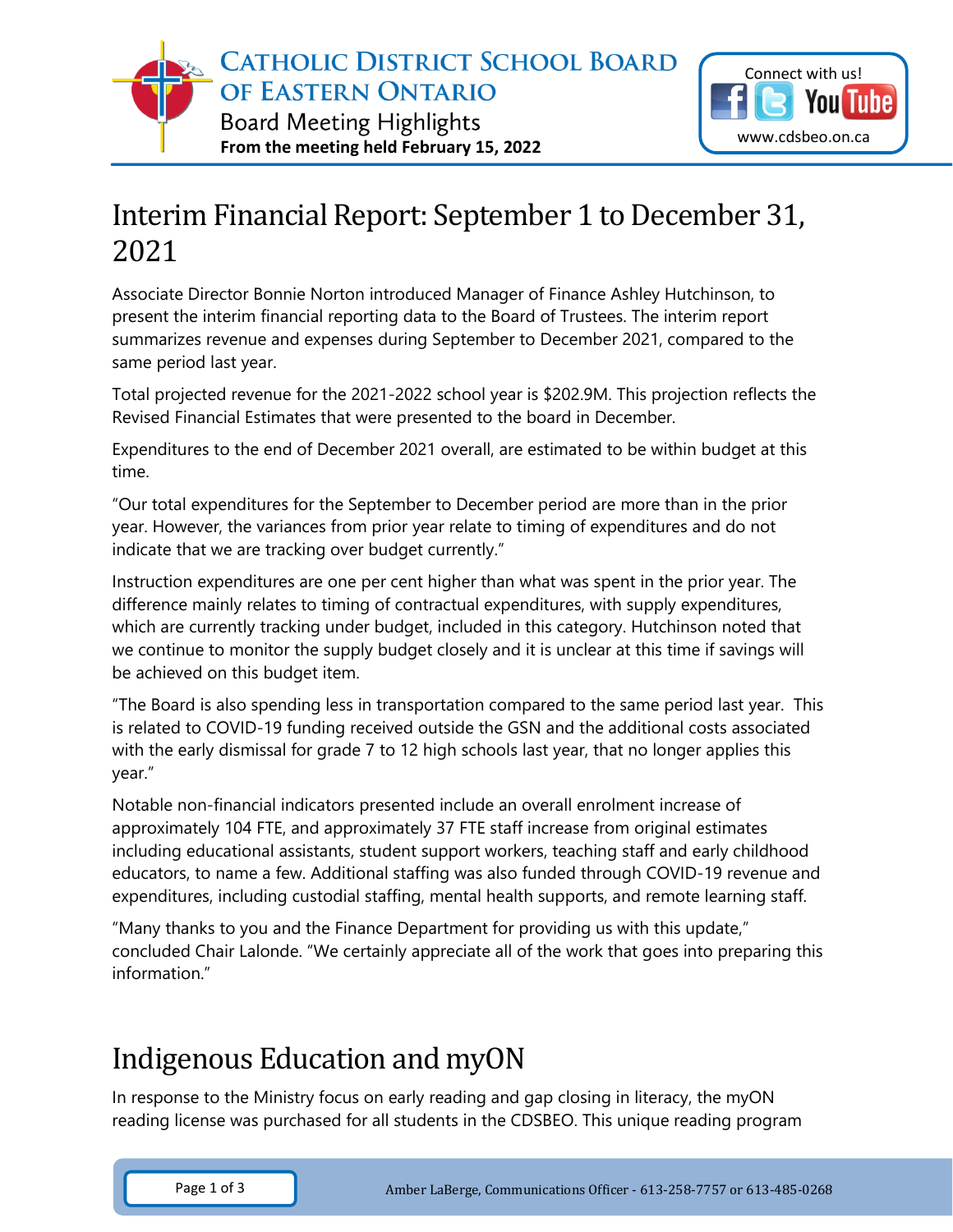

gives students access to over 6,000 rich digital texts and books which can be matched to each student's reading level, interests, and grade level. myON contains fiction and non-fiction texts, and throughout the year, great resources in areas of Black History, Indigenous Education, as well as anti-bullying are highlighted. myON is an excellent resource to support Indigenous teachings throughout the CDSBEO.

Superintendent of School Effectiveness, Brent Bovaird introduced Principal of Curriculum Tracy O'Brien, along with Melissa Bingley, Curriculum Consultant and Melissa Mader-Tardif, Indigenous Education Consultant, who presented details of the myON digital resource to members of the Board.

"Using a tool like myON helps to ensure that our synchronous students in our Virtual Learning Elementary School continue to access the same resources available in our brick-and-mortar schools," began Principal O'Brien.

"Likewise, myON provides support for our students with special needs in a variety of ways. myON features include text-to-speech functions, and notetaking. Additionally, myON provides low vocabulary/high interest language and appeals to all students, as it supports students at various grade levels and different reading abilities."

Another benefit to the myON program, is that it supports CDSBEO educators in lesson planning. Embedded within the myON platform, teachers in grades 1 through 8, are able to locate curriculum expectations and specific strands in Language Arts, Mathematics, Science, and Social Studies, and myON will make recommendations of digital resources that can be used to support the learning.

"With close to 1,000 books that directly connect with curriculum expectations at their fingertips, teachers can assign books to students in their classroom to support learning of concepts. Teachers have access to books that are not typically housed within a school library, and this allows for more diversity of reading material for our students all through the board," noted Curriculum Consultant Melissa Bingley. In addition, a dashboard is available to educators to track statistics on student reading patterns. Since September, CDSBEO students (K-12) have read 32,700 books, spent 246,000 minutes reading, and have read 577,000 pages in total, from both fiction and non-fiction texts.

"There are valuable resources to support our CDSBEO Indigenous Learning in the myON digital resource," added Indigenous Education Consultant Melissa Mader-Tardif. "The 'Under One Sun' and 'Circle of Life' collections offer our students an authentic Indigenous perspective, and support the work being done in our CDSBEO schools and in conjunction with our community partners."

Under One Sun is a Kindergarten to grade 8 resource which offers 52 different titles featuring authentic, modern content and illustrations, focused on the culture of contemporary Indigenous communities. Components offered in a mixed print and digital format, bring new